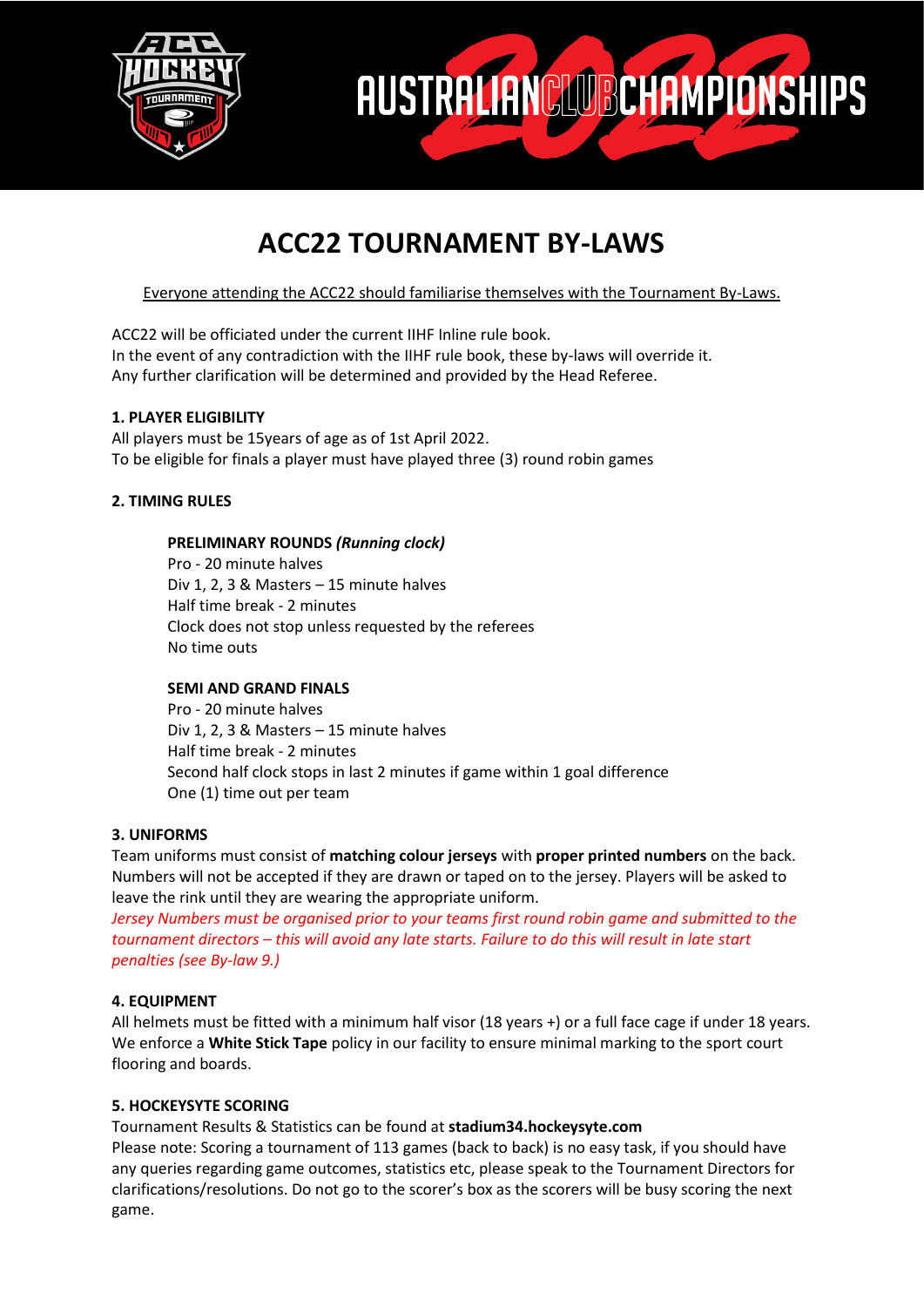



# **6. PENALTIES**

There will be NO adjustment to penalty times: All minor penalties are 2min. All major penalties are 5min. All misconduct penalties are 10min in accordance with IIHF penalty rules.

Match penalties and suspensions will be in accordance with IIHF Rule book. Any player that is suspended will not be allowed to compete in any other division of the ACC22 Tournament until the suspension has concluded in the division it was received in. *EG/ 1 game suspension in Div 2 – cannot play again until that team in Div 2 has played another game and the suspension has been sat.*

# **7. OFFSIDE / ICING**

Offside - YES Icing - NO

# **8. PUCKS**

Fresh game pucks are provided throughout the tournament.

#### **9. LATE STARTS**

Late starts will be penalized by one (1) goal for every full minute the game clock counts down. Games will be forfeited after a delay of 10 minutes. To start a game, you need a minimum of 3 players.

#### **10. DRAWN GAMES**

PRELIMINARY GAMES - The game will be recorded as a draw. SEMI AND GRAND FINALS - An extra five (5) minutes of 3 on 3 overtime will be played. If at the end

of the extra five (5) minutes the game is still drawn, a three (3) man penalty shoot-out will take place.

# **11. POINTS**

Win 4 points. Draw 2 points. Loss 1 point. Forfeit 0 points (opponents 3-0 win)

# **12. POSITION ON LADDER**

In the event of teams finishing the round robin games with the same points on the ladder, the final positions will be determined by:

- 1) Goal Difference
- 2) Goals For (GF)
- 3) Head-to-head result

# **13. FAILURE TO PLAY A ROSTERED GAME**

In the event of a team failing to attend a rostered game that team will be subject to a fine of \$200.

# **14. ZERO TOLERANCE – REFEREE ABUSE AND FIGHTING**

Referees will enforce a zero tolerance to abuse and major penalties/suspensions will be applied for fighting.